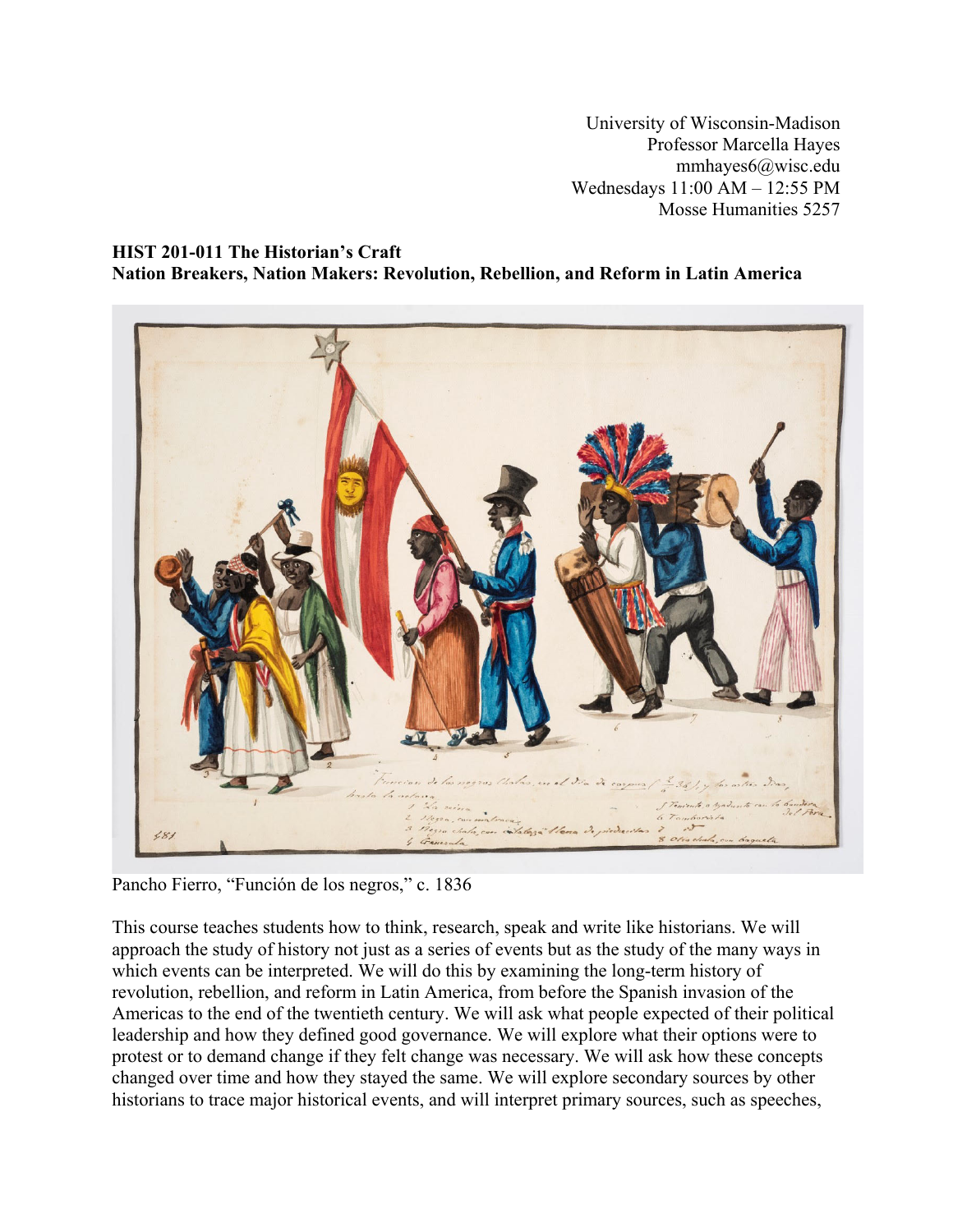legislation, oral histories, poetry, paintings, and photographs, to explore how all sectors of society helped foment change.

# **Expectations and Basic Information:**

This is an undergraduate seminar that meets weekly. It is a 3-credit course. It is not open to students who have taken a History 201 class before. It satisfies the Humanities breadth requirement and the Comm-B requirement, which means we will practice: asking questions; finding and citing sources; developing and presenting an argument; planning further research; and communicating ideas and research findings effectively through formal and informal written and oral presentations. This class will take place in the classroom. The credit standard for this course is met by an expectation of a total of 180 hours of student engagement with the courses learning activities (45 hours per credit), which include regularly scheduled instructor:student meeting times once a week, reading, writing, field trips, and other student work as described in the syllabus.

We will have two field trips: one to Library Special Collections (October 20) and one to the Chazen Museum (November 10).

Course requirements include participation (20%), two oral presentations (10%), building blocks of the final paper (40%) and the final research paper (30%). The paper should examine a revolution, rebellion, or protest movement in Latin American history. It should be formatted and cited in Chicago Style. You can feel free to use examples discussed in class, but you must also conduct your own independent research.

All written assignments, except for the final paper, are due on Wednesdays before class begins. All due times are in Central Time; if you happen to be in another time zone when something is due, you are responsible for keeping track of the correct due time.

You have *a one-time-use 24-hour extension* that you may use, no questions asked, on any written assignment except for peer review feedback and the final due date of the paper. You do not need to explain why you are taking it; simply email me that you are taking your extension and I will note it. Once you have used your extension, each late assignment will be docked 1/3 a grade point per 24 hours that it is late (an A becomes an A-; a B+ becomes a B, etc.)

This has been a challenging year and a half for everyone. If you are not okay, please come to office hours or email me as soon as possible. I will do what I can to make life easier for you in this class. The sooner you let me know what is going on, the more I can do to help you, so don't be afraid to say something if you are struggling.

# **Required Books:**

José Murilo de Carvalho, *The Formation of Brazilian Souls: Imagery of the Republic in Brazil,*  Clifford E. Landers trans. (Notre Dame, IN: University of Notre Dame Press, 2012).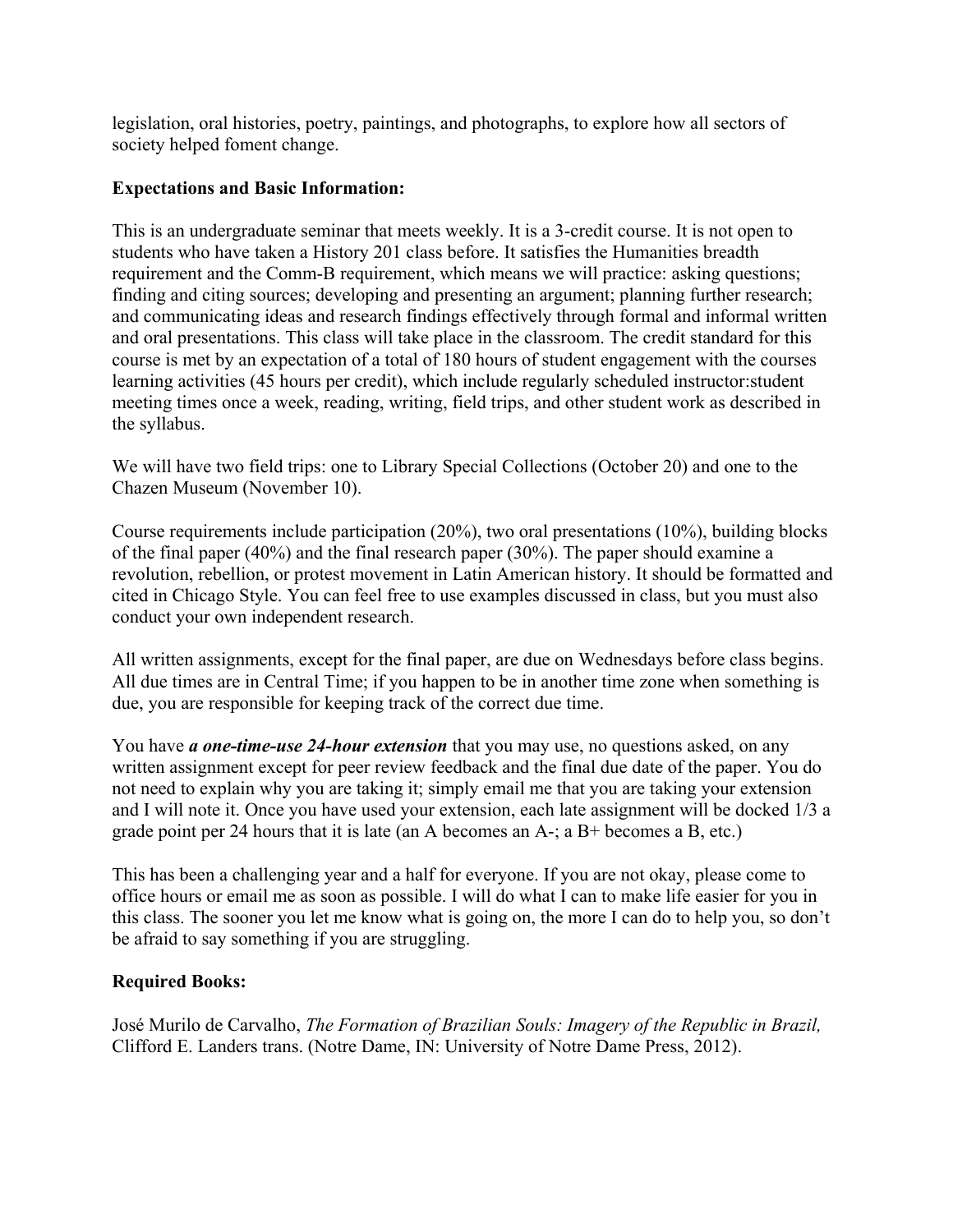This book will be available at the library reserve desk. When you read this book, you will practice "digesting" it in four hours – that is two library reserve sessions, so you can do the whole assignment through library reserves if you budget your time well. If you have trouble accessing a copy for any reason, please let me know by October 20 (one week before you should have read the book).

All other course materials will be available on Canvas.

# **Contacting Me:**

COVID permitting, my office hours are from 9 AM to 11 AM on Mondays in my office, Mosse Humanities 4114 (if the situation worsens, I will switch to a Zoom room and make the link available to you). You can also make an appointment with me if that is not a convenient time. You can come to office hours for any reason, including but not limited to: talking about an assignment; discussing the history major or other historical projects you might want to pursue; asking for help if you are struggling.

I respond to emails within 48 hours, except on weekends. If you email me on a Friday after 6 pm, you will not hear from me until Monday at 9 am. If you have an emergency, please put "EMERGENCY" in the subject line so that I can get back to you more quickly.

Please practice basic email etiquette. This means beginning your email with "Dear Professor Hayes" and ending it with an appropriate salutation such as "Thank you" and signing your name. The subject line should include the name of the class (HIST201-011) and a short description of your question. For the foreseeable future, email is an important part of professional life and college is an important time to establish good habits. If you read this, you can get 2 points of extra credit by sending me a picture of a cute animal by 5:00 PM on Friday, September 10.

# **Assignments:**

# **Participation (20%)**

Active participation is required. You must make regular contributions to discussion, listen attentively, and interact constructively and respectfully with class members whose perspectives may differ from yours.

I expect that you will come to class when you are able, because you will get a lot more out of what you read, and your critical communication skills will improve much more quickly. However, if you may have been exposed to COVID-19 or you don't feel well, please stay home. Because of the pandemic, your participation grade will be based on the quality of your participation, and attendance will not count. If you know you cannot come to class, alert me as soon as possible. I encourage you to reach out to your fellow students and/or meet with me to catch up. You will find any visual aids, PowerPoints, or collective brainstorming efforts listed under the date on Canvas within 24 hours.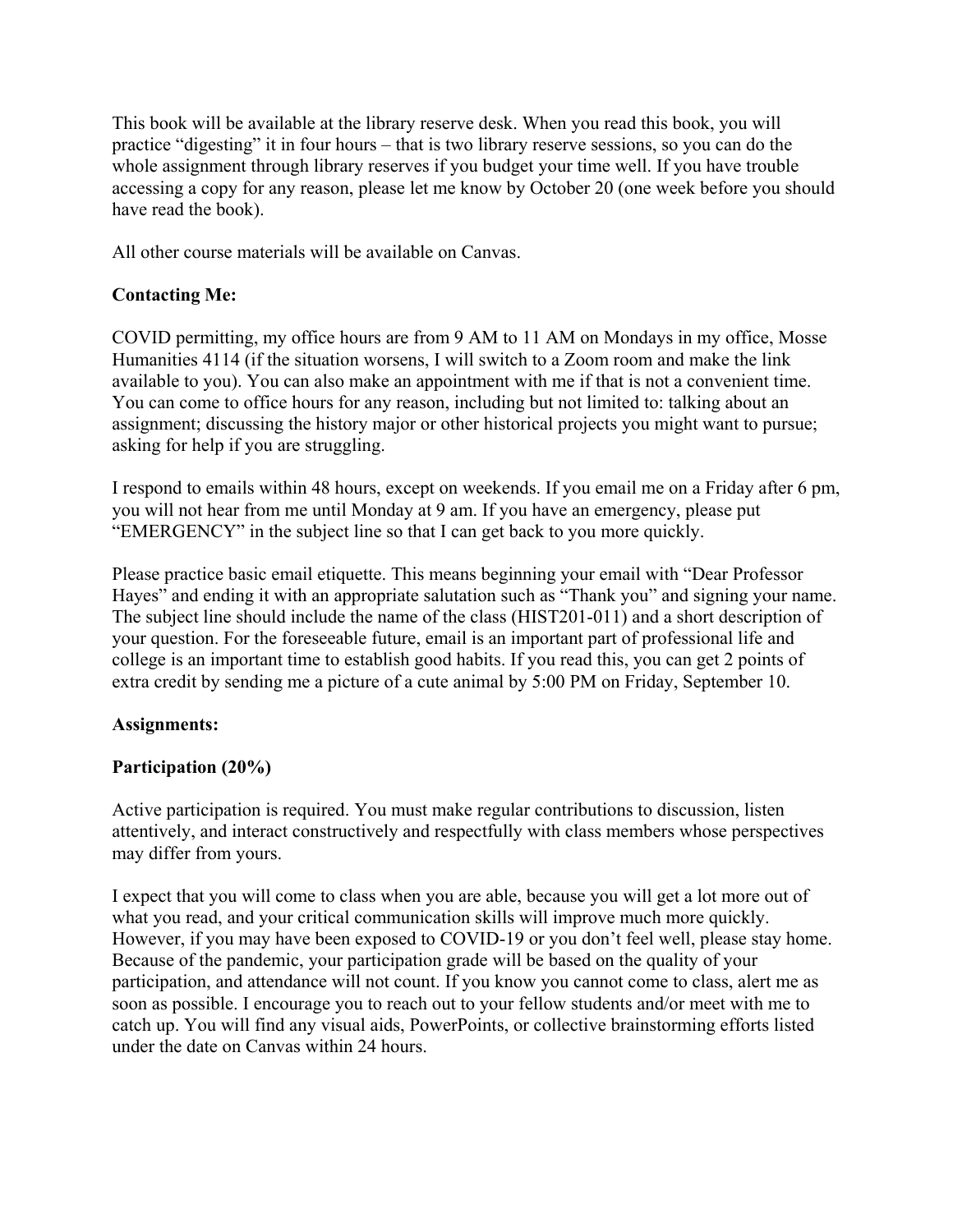To help us share information and keep each other safe, I am assigning each of you to take notes twice over the course of the semester. There will be at least two note-takers per class. You will fill out a short worksheet (available on Canvas), then **return the notes to me within 24 hours** for me to post on Canvas so people who were not there can read them. If you are sick or out on the day you are assigned to take notes, I will reassign you to a different day. Each day you take notes counts as 2.5% of your total grade (folded into your participation grade), and you are graded on whether or not you filled out the worksheet as instructed.

You must bring copies (digital or otherwise) of your readings to class with you so that we can consult them together. The only exception will be October 27 when we read a whole book; if you used the course reserve copy, your careful notes will be sufficient.

# **Oral Presentations (10%)**

You are responsible for two oral presentations this semester: a primary source oral presentation and a secondary source oral presentation. Each one is worth 5% of your grade.

You will sign up in pairs for the primary source oral presentation during the second week of class. You and your partner will lead the discussion about the primary source material during one of the weeks of class. Both of you will open the discussion by taking turns explaining who made the primary source(s) (and any relevant biographical information about that person/those people); when it was made; and in what context (maximum 5 minutes). The two of you will then prepare four discussion questions to ask the class about the primary source(s). You will guide the class discussion through your four questions. If there is more than one primary source for that week, you may choose one or you may talk about all of them – it's up to you and your partner. If you do not have a partner because we have an odd number or your partner drops the class, you will lead by yourself, and you will only have to come up with two questions.

The secondary source oral presentation will take place on October 13. You will be assigned to a group. Each of you will be responsible for reading a secondary source. Together, you will give a 10-minute presentation to the class, giving some biographical information about the author, and explaining the argument, the subject, the source base, and the scholarly intervention of the secondary source. (There will be more information to guide you through this presentation on Canvas.)

## **Building Blocks of the Final Research Paper (40%)**

## **September 29 (11:00 AM): Research Paper Brainstorm (2.5%), 2 paragraphs.**

You will brainstorm two different potential ideas for your final research paper. You will write a paragraph for each idea, explaining what the idea is, what kinds of primary sources you might potentially use to write about them (you will need at least 4 for the final paper), and what advantages and disadvantages there may be to pursuing this project. To get an A on this assignment, you must show me that you have thought carefully about the feasibility and the source base of your potential projects.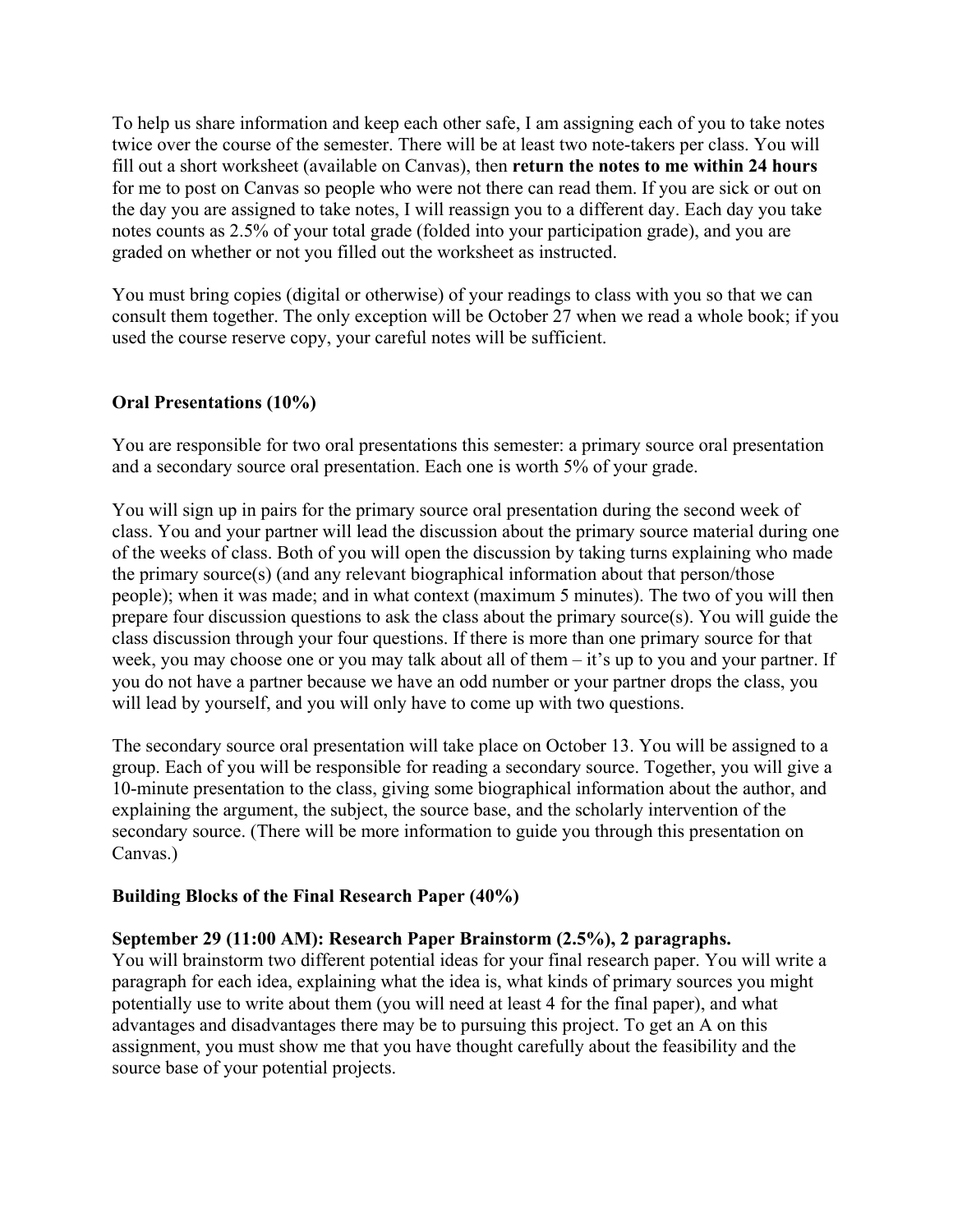## **October 20 (11:00 AM): Primary Source Analysis (2.5%), 1-to-2 double-spaced pages.**

You will choose one of the primary sources you might use for your research paper. Just as with the presentations on primary sources, you will explain who made the source (and any relevant biographical information about them) and the context in which it was made. Do a close reading of the primary source; use your close reading to make a valid historical argument. You must cite the primary source in a Chicago Style footnote (as if it were a paragraph of your final paper). The primary source can be in English, Spanish, or Portuguese; if it is in Spanish or Portuguese, translate any quotations to English and put a footnote with the original text.

# **November 3 (11:00 AM): Annotated Bibliography (10%), 2 primary and 2 secondary sources.**

This will be a bibliography with at least two primary and two secondary sources in it, formatted in Chicago Style. After each source you will write a double-spaced paragraph. This paragraph will include: a summary of the source's content; an explanation of its argument/intervention; and a note on how it will help you to write your paper.

## **November 17 (11:00 AM): Rough Draft (10%), at least 5 double-spaced pages.**

You will turn in a rough draft of your paper. It should be formatted in Chicago Style and should contain an introduction (with a valid historical thesis), a historiography section, at least one primary source analysis, and a bibliography (cut the annotations out this time). If you want to turn in a longer rough draft, or even a complete rough draft, you are more than welcome.

## **Thanksgiving Week: Individual Meetings with Prof. Hayes**

During Thanksgiving week, we will not meet as a group. I will send you feedback on your rough draft, and you will meet with me individually to discuss. You will sign up on November 17. These meetings can be in-person (COVID permitting) or over Zoom, depending on your travel plans for the holiday.

# **December 1 and December 8 (11:00 AM): Peer Review (5%)**

On December 1, you and one of your peers will send each other (and me) revised rough drafts of your papers. You will read each other's papers and fill out a peer review worksheet (available on Canvas). On December 8, you will send the filled-out worksheet to me and to your partner. You will meet with each other in class on December 8 to discuss the feedback and potential ways to move forward. I will grade whether or not you did the worksheet. I will not evaluate the changes you made to your draft, but I will look at it so that I understand what your peer editor is talking about in their comments. Please remember that you cannot use your one-time-use 24-hour extension for this assignment.

## **December 15 (11:59 PM): Final Research Paper (30%)**

This should be a 10-to-12-page, double-spaced paper about a Latin American revolution or rebellion. Your paper should reflect the process of careful revision that we have been pursuing all semester; you must consider the feedback from me and from your peer editor. You should use at least four primary and five secondary sources (if in doubt about which sources count as primary or secondary, ask me). The paper should prove a valid historical argument. It should have an introduction, a historiography section, primary source analyses, a conclusion, and a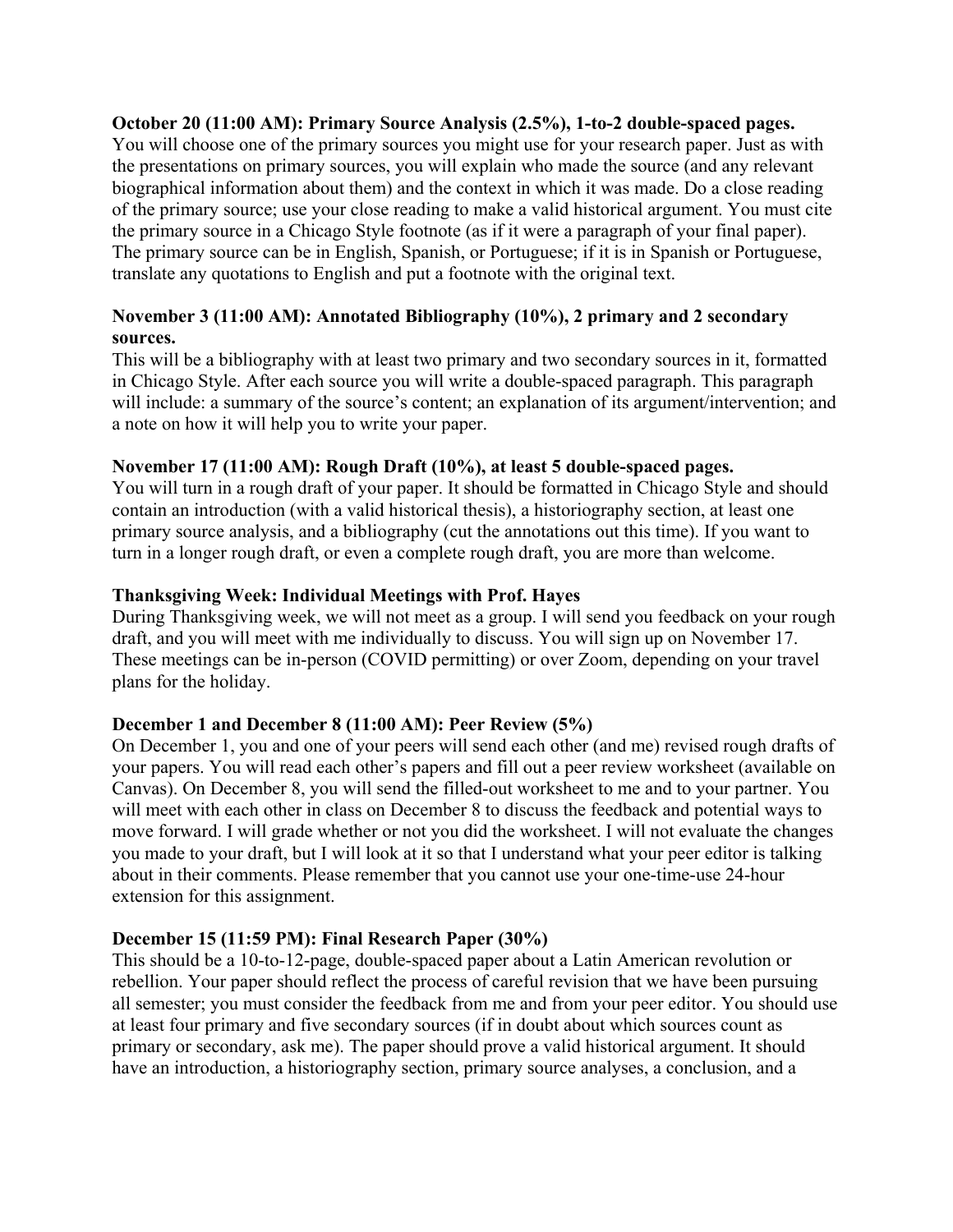bibliography. It should be formatted in Chicago Style. Please remember that you cannot use your one-time-use 24-hour extension for the final paper.

# **Diversity & Inclusion**

Diversity is a source of strength, creativity, and innovation for UW-Madison. We value the contributions of each person and respect the profound ways their identity, culture, background, experience, status, abilities, and opinion enrich the university community. We commit ourselves to the pursuit of excellence in teaching, research, outreach, and diversity as inextricably linked goals. The University of Wisconsin-Madison fulfills its public mission by creating a welcoming and inclusive community for people from every background – people who as students, faculty, and staff serve Wisconsin and the world.

# **Academic Integrity Statement**

By virtue of enrollment, each student agrees to uphold the high academic standards of the University of Wisconsin-Madison; academic misconduct is behavior that negatively impacts the integrity of the institution. Cheating, fabrication, plagiarism, unauthorized collaboration, and helping others commit these previously listed acts are examples of misconduct which may result in disciplinary action. Examples of disciplinary action include, but is not limited to, failure on the assignment/course, written reprimand, disciplinary probation, suspension, or expulsion.

# **Accommodations for Students with Disabilities**

The University of Wisconsin-Madison supports the right of all enrolled students to a full and equal educational opportunity. The Americans with Disabilities Act (ADA), Wisconsin State Statute (36.12), and UW-Madison policy (UW-855) require the university to provide reasonable accommodations to students with disabilities to access and participate in its academic programs and educational services. Faculty and students share responsibility in the accommodation process. Students are expected to inform faculty [me] of their need for instructional accommodations during the beginning of the semester, or as soon as possible after being approved for accommodations. Faculty will work either directly with the student or in coordination with the McBurney Center to provide reasonable instructional and course-related accommodations. Disability information, including instructional accommodations as part of a student's educational record, is confidential and protected under FERPA. (See: McBurney Disability Resource Center)

**Week 1. September 8 Introduction: Thinking Like Historians**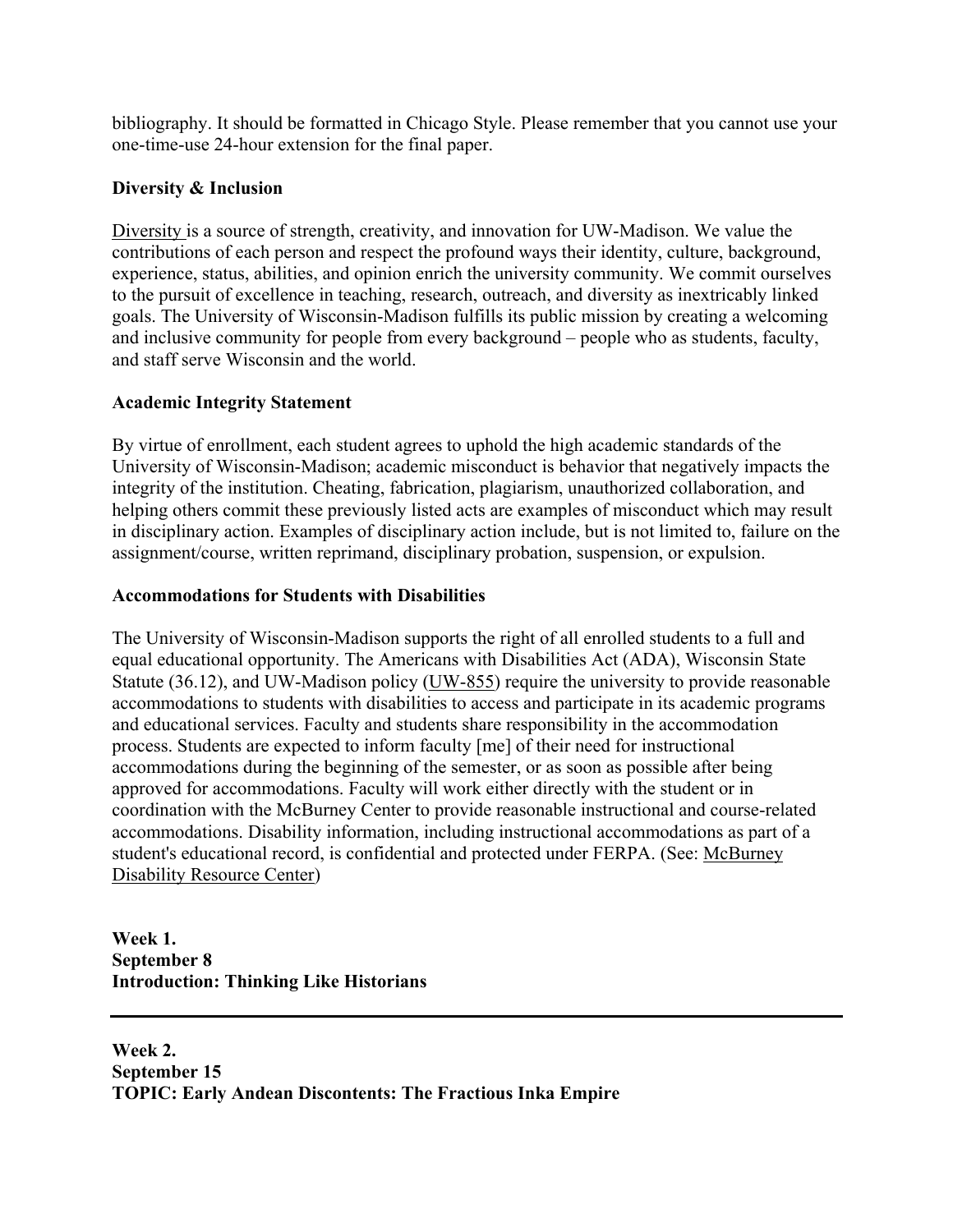## **SKILL: What is a primary source?**

### **Secondary Sources:**

S. Elizabeth Penry, "Inca and Asanaqi in Qullasuyu," in *The People Are King: The Making of an Indigenous Andean Politics* (New York: Oxford University Press, 2019), pp. 29-42, plus notes and bibliography

Nigel Davies, "The Decline and Fall," in *The Incas* (Boulder: University Press of Colorado, 2007)*,* pp. 181-187, plus notes and bibliography

## **Primary Sources:**

Felipe Guaman Poma de Ayala and Roland Hamilton, "The twelfth Inca, Huascar Inca," *The First New Chronicle and Good Government: On the History of the World and the Incas up to 1615* (Austin: University of Texas Press, 2009), pp. 88-90.

"The Inka's Tunics," in *Colonial Latin America: A Documentary History,* Kenneth Mills, William B. Taylor, and Sandra Lauderdale Graham, eds. (Lanham, MD: SR Books, 2004), pp. 14-18.

**Week 3. September 22 TOPIC: Violent First Encounters SKILL: How do we judge the reliability of a narrator?** 

## **Secondary Source:**

Olivia Harris, "The Coming of the White People: Reflections on the Mythologization of History in Latin America," *Bulletin of Latin American Research* 14:1 (January 1995), pp. 9-24.

## **Primary Sources:**

Christopher Columbus, "Letter from Christopher Columbus (1493)" "Omens Foretelling the Arrival of the Spaniards," in Miguel Leon-Portilla ed. *The Broken Spears. The Aztec Account of the Conquest of Mexico* (Boston: Beacon Press, 1962), pp. 3-36.

**Week 4. September 29 TOPIC: Turbulence and Anti-Black Violence in Mexico City, 1612 SKILL: How do we read primary sources "against" each other?** 

#### *Due: Paper Brainstorm*

#### **Secondary Source:**

María Elena Martínez, "The Black Blood of New Spain: *Limpieza de Sangre,* Racial Violence, and Gendered Power in Early Colonial Mexico," *The William and Mary Quarterly,* vol. 61, no. 3, July 2004, pp. 479-520.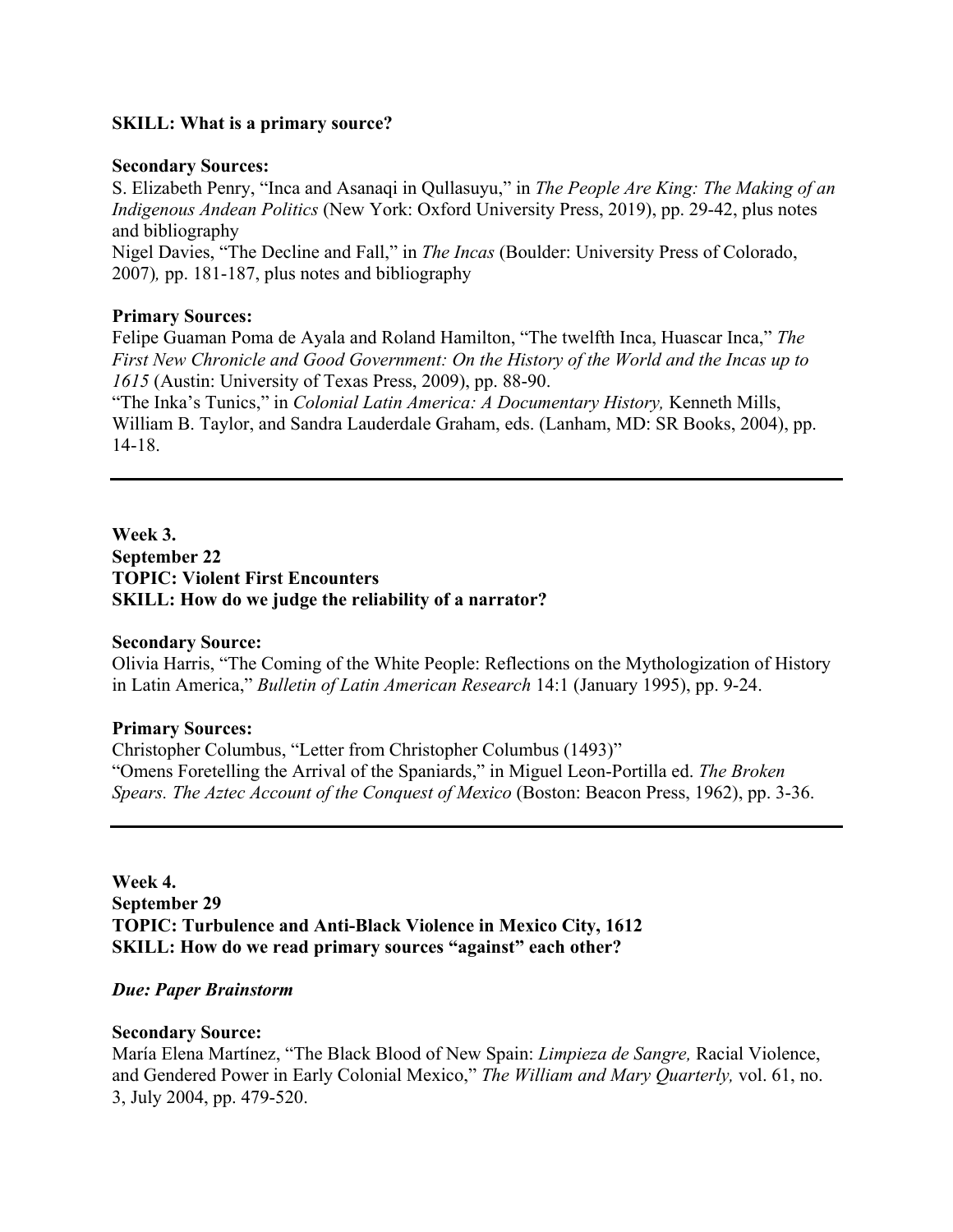## **Primary Sources:**

Don Domingo de San Antón Muñón Chimalpahin Quauhtlehuanitzin, *Annals of his Time,* James Lockhart, Susan Schroeder, and Doris Namala, ed. and trans. (Stanford, CA: Stanford University Press, 2006), pp. 214-25.

"Juan Roque's Donation of a House to the *Zape* Confraternity, 1623," in *Afro-Latino Voices: Narratives from the Early Modern Ibero-Atlantic World, 1550-1812, Kathryn Joy McKnight and* Leo J. Garofalo, eds. (Indianapolis and Cambridge: Hackett Publishing, 2009), pp. 83-103.

**Week 5. October 6 TOPIC: The Tupac Amaru Rebellion SKILL: How do we build a valid historical argument about a primary source or group of sources?** 

## **Secondary Source:**

Jan Szeminski, "Why kill the Spaniard? New Perspective on Andean Insurrectionary Ideology in the 18th century." In *Resistance, Rebellion and Consciousness in the Andean Peasant World 18th-20th Centuries,* Steve Stern, ed. (Madison: University of Wisconsin Press, 1987), pp. 166- 192.

## **Primary Sources:**

"Arequipa Pasquín (Lampoon)," January 5, 1780, *The Tupac Amaru and Catarista Rebellions: An Anthology of Sources,* Ward Stavig and Ella Schmidt, eds. (Indianapolis: Hackett, 2008), pp. 53-54

"Tupac Amaru Declares Himself Inca and Ruler," *The Tupac Amaru and Catarista Rebellions,* p. 67

"Tupac Amaru's Edict to the Province of Chichas," *The Tupac Amaru and Catarista Rebellions,*  pp. 73-74

"Female Kuraka Tomasa Titu Condemayta to Tupac Amaru," *The Tupac Amaru and Catarista Rebellions,* pp. 89-91

## **Week 6.**

**October 13** 

**TOPIC: Latin American Independence Movements** 

**SKILL: How can we use secondary sources to help us build our argument? What is historiography?** 

## *Group Presentation Today*

## **Secondary Sources:**

**GROUP 1.** Benedict Anderson, "Creole Pioneers," *Imagined Communities: Reflections on the Origin and Spread of Nationalism* (London/New York: Verso, 2006), pp. 47-65.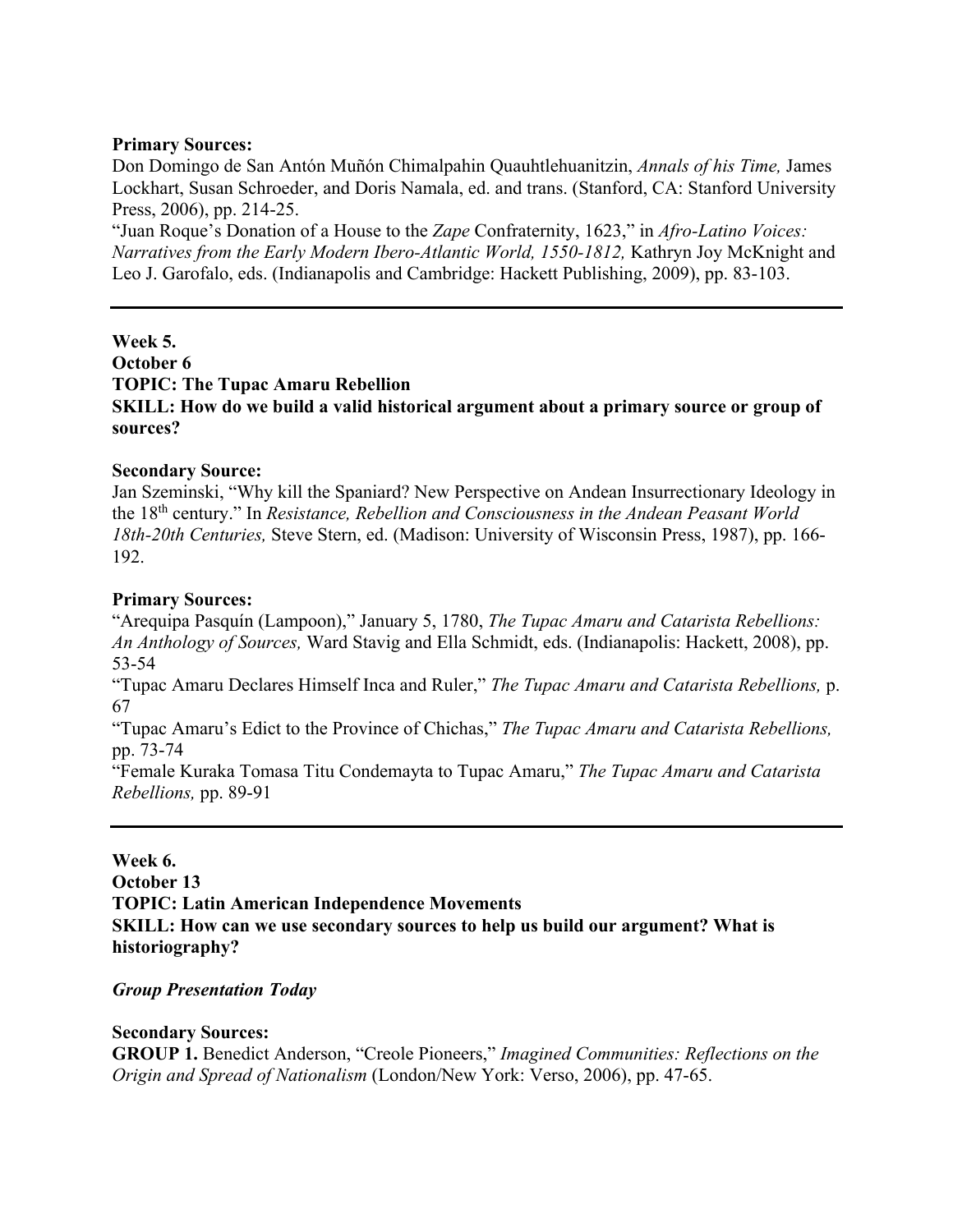**GROUP 2.** Peter Blanchard, "A Historical Tradition," *Under the Flags of Freedom: Slave Soldiers and the Wars of Independence in Spanish South America* (Pittsburgh: University of Pittsburgh Press, 2008), pp. 1-16.

**GROUP 3.** Francois-Xavier Guerra, "The implosion of the Spanish American Empire: Emerging Statehood and Collective Identities," in Luis Roniger and Tamar Herzog, eds. *The Collective and the Public in Latin America: Cultural Identities and Political Order* (Brighton: Sussex Academic Press, 2000), pp. 71-93.

**GROUP 4.** John Lynch, "Preface," *Simón Bolívar: A Life* (New Haven: Yale University Press, 2008), pp. xi-xiii.

## **Primary Sources:**

Manuel Belgrano, "The Making of an Insurgent," in *Latin American Revolutions*, John Lynch, ed. pp. 258-262. "The Argentine Declaration of Independence (1816)," in *Colonial Latin America: A Documentary History,* pp. 345-346.

## **Week 7.**

**October 20** 

**TOPIC: Benito Juárez, Maximilian I, and the Rise and Fall of the Second Mexican Empire SKILL: How do we enlist librarians to help us do research? What is a special collection and how can we use it?** 

*Due: Primary Source Analysis* 

**Visit to Library Special Collections** 

Complete the Introduction to Special Collections at UW module

#### **Secondary Source:**

Robert H. Duncan, "Political Legitimation and Maximilian's Second Empire in Mexico, 1864- 1867," *Mexican Studies/Estudios Mexicanos* 12:1 (Winter 1996), pp. 27-66.

## **Week 8.**

**October 27 TOPIC: Brazil from Empire to Republic: Abolition of Slavery and Coup d'État SKILL: How do we read a scholarly book for argument and key details without being bogged down?** 

## **Secondary Sources:**

Natalia Brizuela, "*The Formation of Brazilian Souls: Imagery of the Republic in Brazil* by José Murilo de Carvalho (review)," *Hispanic Review* 84(3), Summer 2016, pp. 323-325. José Murilo de Carvalho, *The Formation of Brazilian Souls: Imagery of the Republic in Brazil,*  Clifford E. Landers trans. (Notre Dame, IN: University of Notre Dame Press, 2012).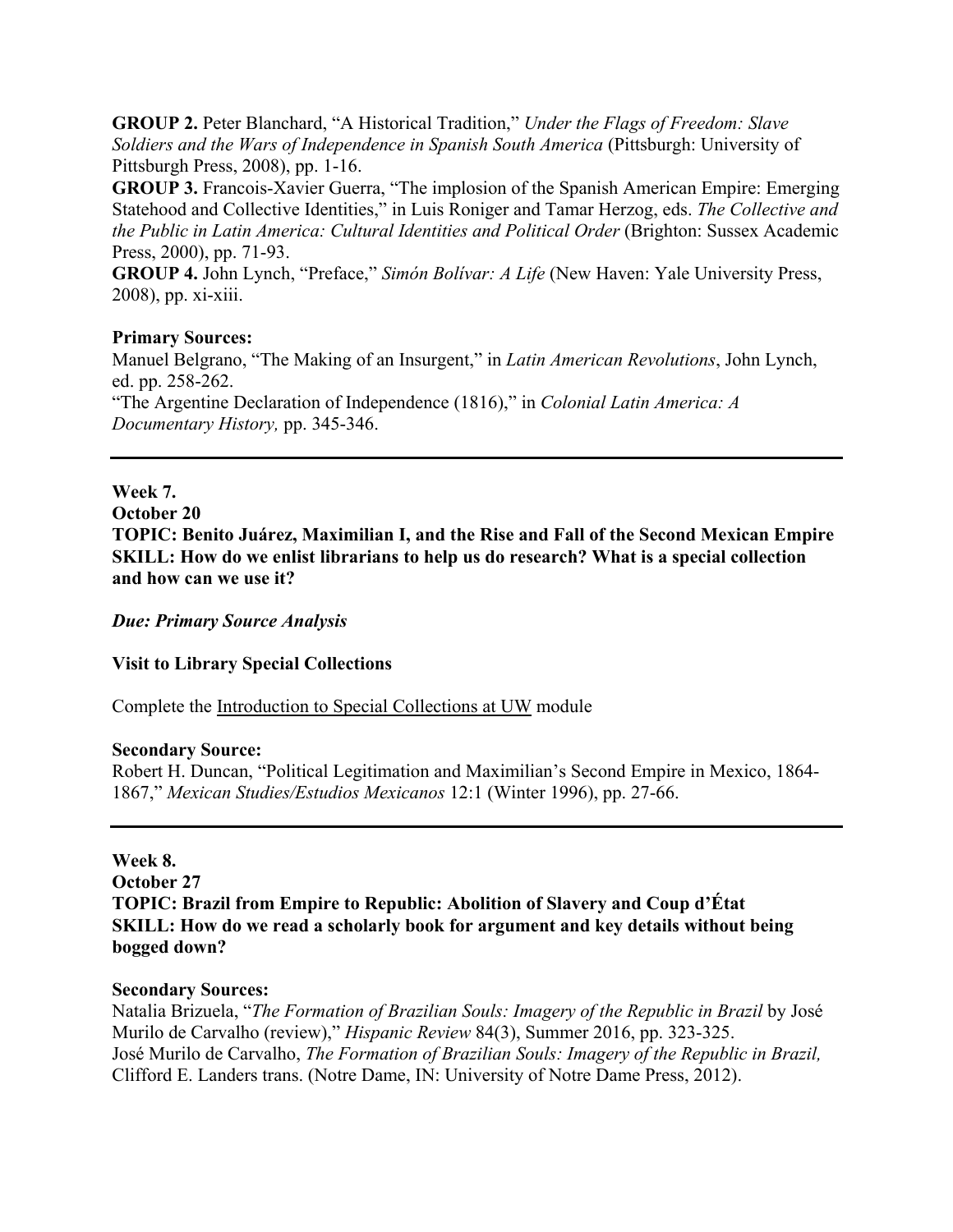### **Primary Source:**

"Hours of Bitterness and Terror: A Planter's Account of the Ending of Slavery in Sao Paulo (March 19, 1888)," *Children of God's Fire: A Documentary History of Black Slavery in Brazil,*  Robert E. Conrad, ed. (University Park, PA: Pennsylvania State University Press, 1994), pp. 476- 479.

# **Week 9. November 3 TOPIC: Cuban Independence SKILL: How can we find helpful primary sources in newspaper databases? How can we use newspaper articles as evidence?**

### *Due: Annotated Bibliography*

## **Secondary Source:**

Ada Ferrer, *Cuba: An American History* (excerpt TBD)

### **Primary Sources:**

Richard Harding Davis, "Does Our Flag Shield Women?" *New York Journal,* Feb. 12, 1897. "Tales of a Fair Exile: Señorita Arango's Own Story of the Olivette Search Outrage," *New York World,* Feb. 15, 1897.

**Week 10. November 10 TOPIC: The Mexican Revolution SKILL: How do we work with different kinds of visual sources?** 

#### **Visit to Chazen Museum**

#### **Secondary Source:**

Mark Wasserman, "Introduction: The Causes, Course, and Consequence of the Mexican Revolution," *The Mexican Revolution: A Brief History with Documents* (Basingstoke: Palgrave Macmillan, 2012).

## **Primary Sources:**

Selected photographs from Anita Brenner, *The Wind that Swept Mexico: The History of the Mexican Revolution* (Austin, TX: The University of Texas Press, 1943, 2010).

**Week 11. November 17 TOPIC: The Cuban Revolution SKILL: How can we use literature as a source for writing history?**